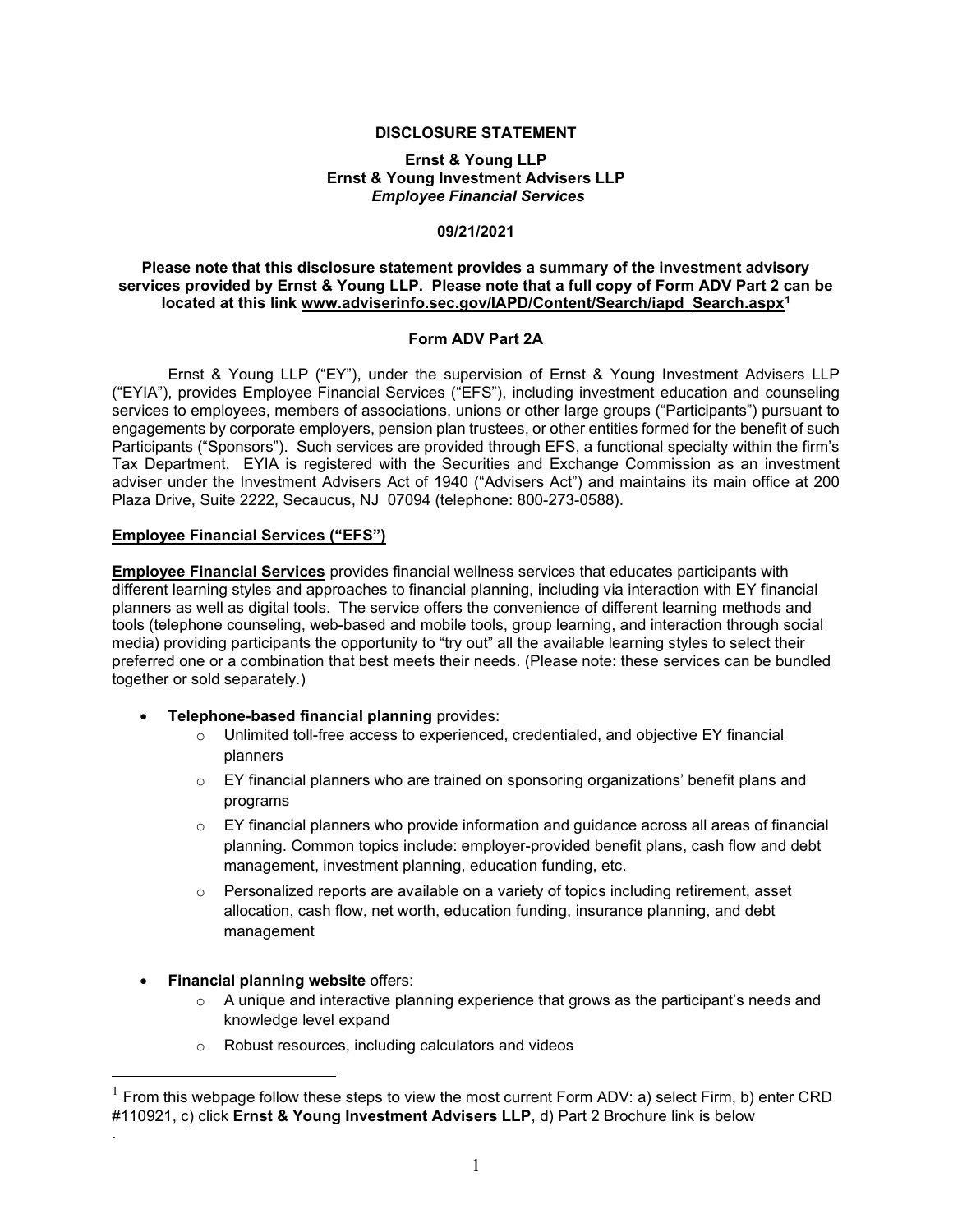- o EY financial planner communication through messaging
- o Chat feature for help
- $\circ$  Single sign on which allows users to access the EFS website from client sites without further login
- o Connection of financial accounts to facilitate information-sharing with EY financial planners (this feature will not be available to clients with independence restrictions)
- $\circ$  Access to a user dashboard which provides participants with the ability to view their personal financial situation, including their aggregation of financial account information if applicable
- $\circ$  Mobile app to allow users to obtain financial education and communicate with EY financial planners
- Group learning:
	- $\circ$  Group learning that informs participants about their benefits and comprehensive financial planning. This learning can be delivered as live workshops, live webinars and/or recorded sessions.
	- $\circ$  A list of action items that apply to a participant's personal situation
- Organization support:
	- $\circ$  Dedicated EY project manager(s), including periodic service reviews
	- o Periodic engagement reports highlighting participant activity
	- $\circ$  Integration of services with other benefit providers to create a cohesive program
	- o Assist client with developing communication materials to promote service

As part of the personal financial advisory services EY may prepare personal asset allocation targets (based on modern portfolio theory and using EY's own or other approved financial planning tools) for such Participants after obtaining and evaluating information concerning their individual circumstances provided by each Participant either in conversation with an EY financial planner and/or by completing a questionnaire.

### EY does not recommend, and should not be deemed to have recommended, any particular investment as an appropriate investment for the Participants and discussions of various investments should not be construed as such a recommendation.

EY's advisory services also may be offered by a Sponsor to Participants in tandem with the personal advisory services of another registered investment adviser designated by the Sponsor that is not affiliated with EY ("Other Adviser"). In some EFS engagements, the Sponsor contemplates that EY will refer individual Participants to the Other Adviser for specific recommendations and/or implementation of the Participant's investment decisions. Such referrals by EY do not constitute a recommendation of the Other Adviser by EY to Participants, and, in such cases, EY does not perform any quantitative or qualitative screening procedures with respect to the Other Adviser.

 EY, in certain circumstances, is contracted solely to help train employees of financial institutions seeking to offer financial and tax planning services to clients. Such services do not involve EY providing advice directly to the clients of such financial institutions, but rather entails training a financial institution's counselors on financial and tax planning topics and such other support as is mutually agreed upon by EY and the financial institution.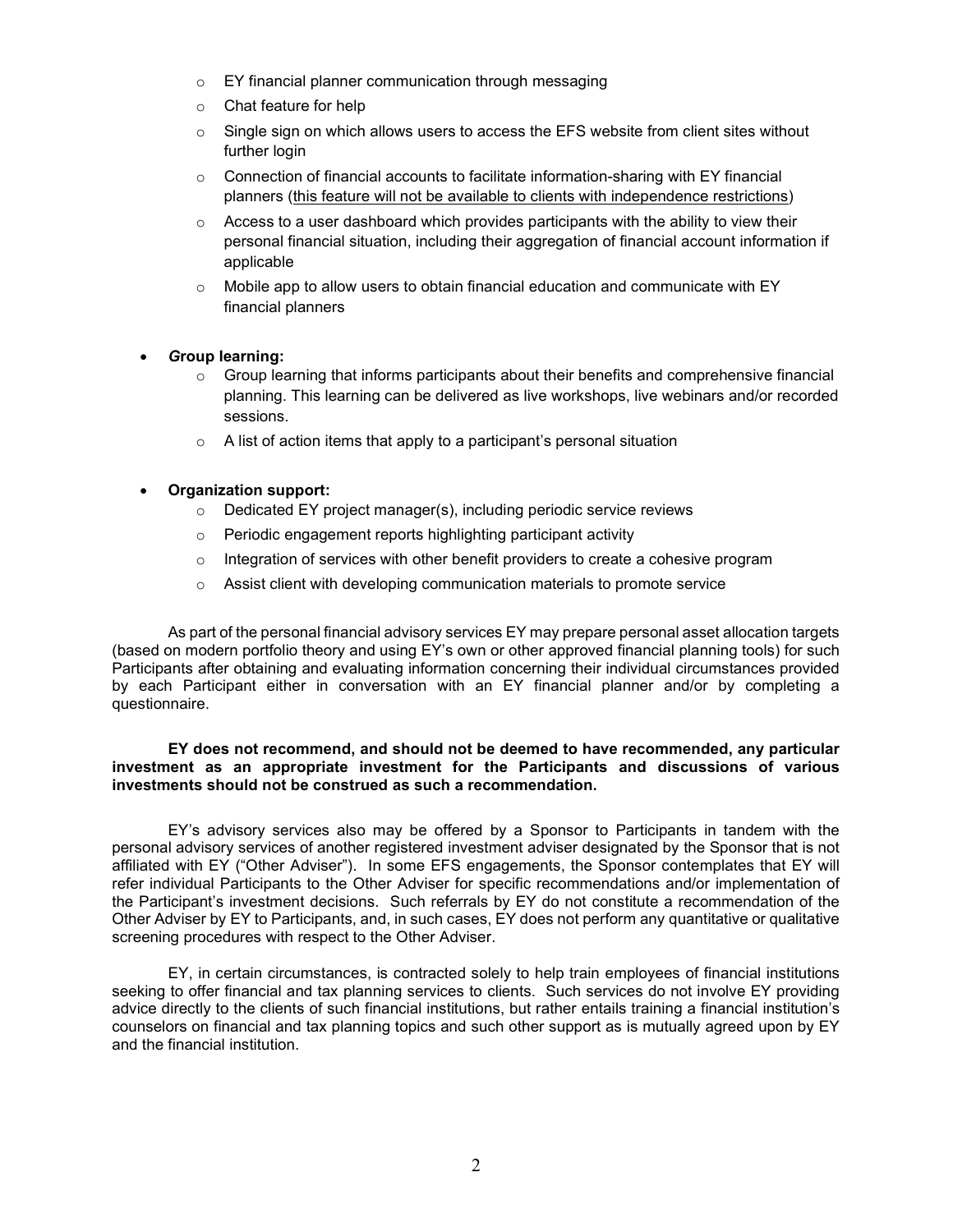#### All Selections and Investments Are Made Solely by the Participant

EY's investment education and counseling does not include recommendations concerning the purchase or sale of particular investments or particular industry sectors. EY may provide counseling on the purchase or sale in the context of providing tax, compensation and benefits, or estate planning services, but that counseling does not reflect a view as to the intrinsic merits of the investment. All decisions to invest in or dispose of particular investments are made solely by the Participant in the exercise of his or her own discretion.

### Fees

 Fees for EFS Services generally are negotiated between EY and the Sponsors of such groups on a case-by-case basis. They usually are based upon (i) a "per capita" eligible participant amount, (ii) a "usage by Participants" amount, (iii) the number of workshops designed and presented by EY, or (iv) other negotiated factors. EY's fees in such engagements are paid by the Sponsor. Participants may incur expenses for fees to any other investment adviser they may consult and will be responsible for transaction charges imposed by broker-dealers through or with whom they effect transactions for their accounts. Generally, EY's contracts with Sponsors for services to Participants are terminable by either party in accordance with a specified notice period. If such a contract is terminated at a time other than the end of the quarter, a pro rata portion of any quarterly or other fee paid in advance is refunded.

### Investment Advisers

All personal investment advice, and most impersonal investment advice, typically is given only by EY Financial Planners. Financial Planners are persons who spend all or substantial portions of their time on financial planning. Typically, all of these professionals have at least a degree from a four-year college or university and must meet such other standards as EYIA may establish from time to time. Those standards may include participation in continuing education programs each year and maintaining what EY regards as significant involvement in financial counseling engagements. Moreover, financial planners must satisfy applicable State investment adviser representative registration requirements or pass the Series 65 Uniform Investment Adviser Exam of the Financial Industry Regulatory Authority ("FINRA"). In some instances, EY may retain consultants to assist in providing workshops and staffing the telephone-based financial planning service. Generally, consultants are subject to the same requirements as EY Financial Planners. However, consultants are not subject to the same public accounting independence requirements as EY Financial Planners and their continuing education programs differ in some respects.

### Monitoring, Reviews and Reports

 In the case of EFS engagements that extend beyond one year and involve the provision of personal advisory services to Participants, Participants are asked questions concerning any changes in their relevant individual circumstances. EY will take into account the changed circumstances of any Participant of which it has notice in the event that Participant seeks additional personal advisory services from EY.

### Miscellaneous

Clients and prospective clients of EY also should be aware of the following additional information concerning EY and EYIA:

Custody of Securities or Funds. EY does not manage participant accounts on a discretionary basis and does not take custody of participant securities or participant funds.

Other Financial Industry Activities. As noted above, EYIA is responsible for supervising the investment advisory services provided by EY. EY and Ernst & Young (U.S.) are general partners of EYIA. In consideration of EYIA's supervising the rendering of investment planning services provided by EY, EY provides EYIA with office and filing space, staff and other assistance. All of EYIA's time is spent supervising the compliance and operations of the investment planning services provided by EY.

Other Business Activities. EY is a public accounting firm which spends substantially all of its time providing accounting, audit, tax, and business advisory services.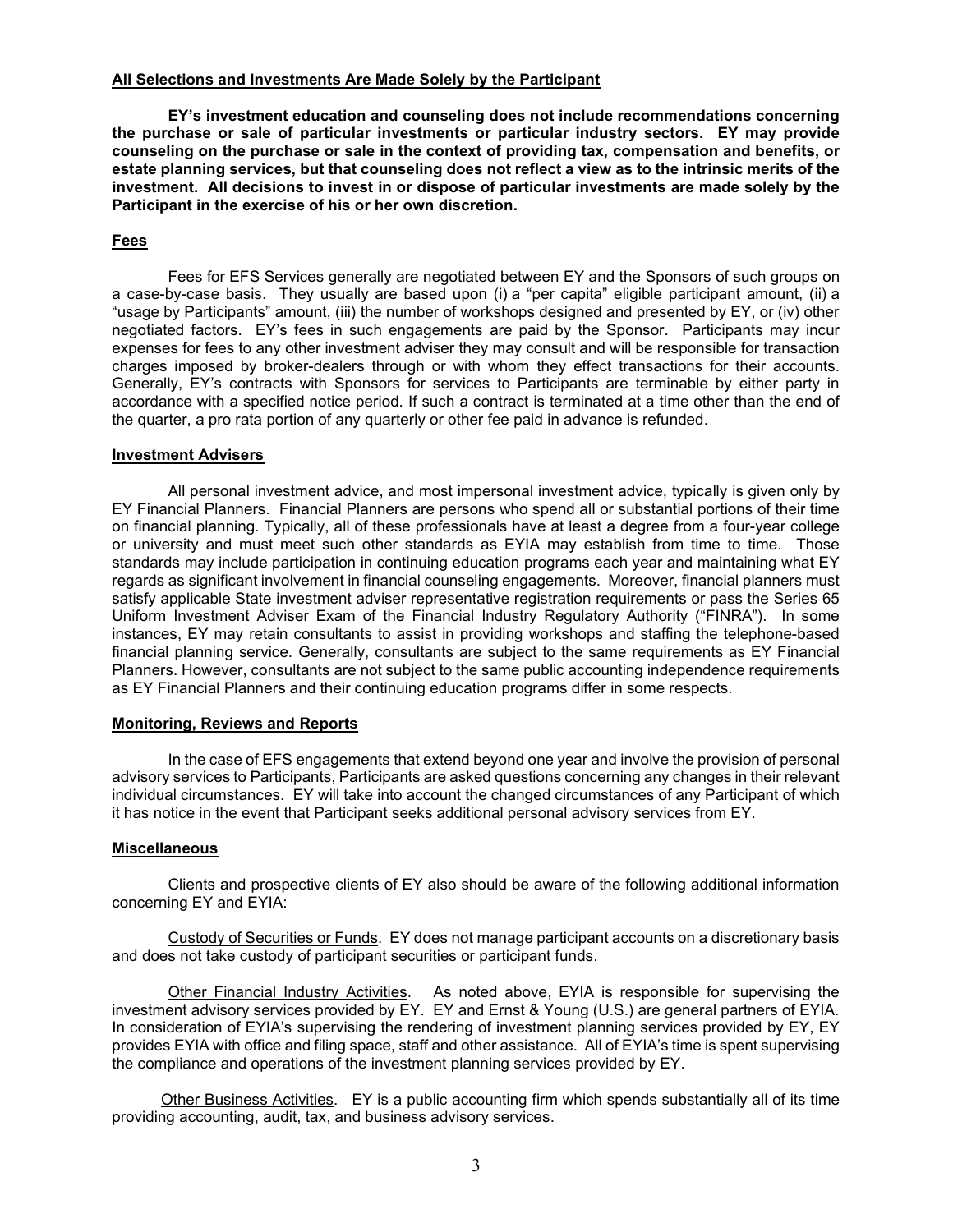## Form ADV Part 2B Client Brochure Supplement

Ernst & Young Investment Advisers LLP ("EYIA")

200 Plaza Drive, Suite 2222, Secaucus, NJ 07094

## 09/21/2021

EYIA's investment advice is provided by a team comprised of more than five Supervised Persons and EYIA has provided group supplementary information for the five supervised persons with the most significant responsibility for the day to day advice provided to clients:

(1) Name, (2) year of birth, (3) education and (4) business background for preceding five years:

- 1. Christopher Williams Chair, EYIA Board
- 2. 1970
- 3. B.A. Political Science, Union College, Schenectady, NY; JD, Albany Law School, Albany, NY
- 4. 1998 to date, Ernst & Young LLP
- 1. Robert J. Porter, EYIA Board Member
- 2. 1964
- 3. B.S., Siena College, Loudonville, NY
- 4. 1998 to date, Ernst & Young LLP
- 1. Greg Rosica, EYIA Board Member
- 2. 1964
- 3. B.S., Accounting with Honors, M.S., Accounting, University of Florida, Gainesville, FL
- 4. 2002 to date, Ernst & Young LLP
- 1. Dayton Nordin
- 2. 1970
- 3. B.A. Political Science, MBA Finance, Emory University, Atlanta Georgia
- 4. 1997 to date, Ernst & Young LLP
- 1. Donald A. Culp, EYIA Chief Compliance Officer
- 2. 1959
- 3. B.S.in Accounting, Seton Hall University, M.S. in Taxation Seton Hall University, South Orange, NJ
- 4. 1988 to date, Ernst & Young LLP

### Disciplinary Information for the above: None

# **Other Business Activities for the above: None**

# Additional Compensation for the above: None

Supervision: Christopher Williams serves as the Chairman of EYIA and supervises all of the above individuals. He is not subject to any additional supervision as EYIA Board Chairman.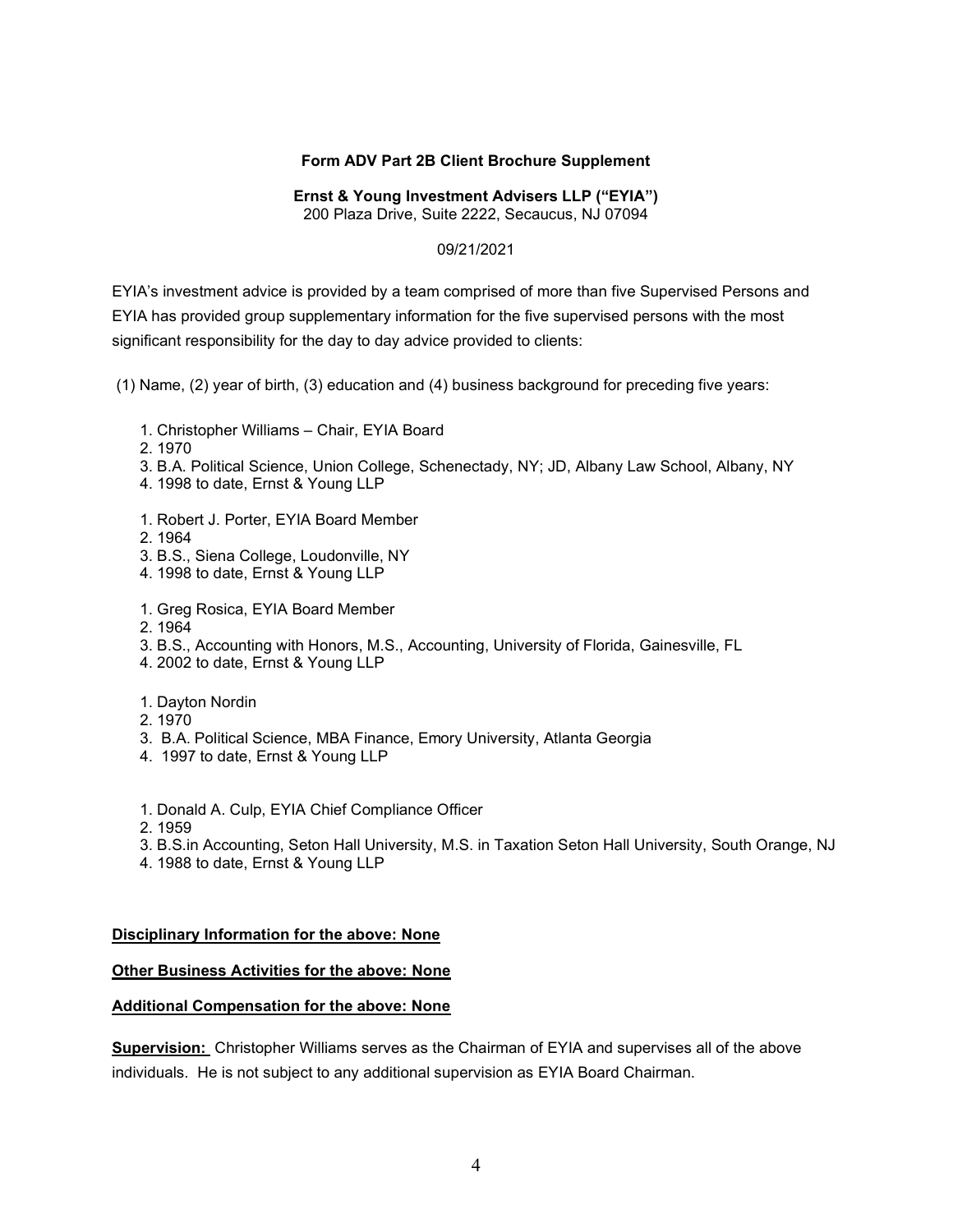#### Form CRS: Customer Relationship Summary

#### Ernst & Young Investment Advisers LLP ("EYIA") 200 Plaza Drive, Suite 2222, Secaucus, NJ 07094

09/21/2021

### Introduction

EYIA is registered with the Securities and Exchange Commission ("SEC") as an investment adviser. Brokerage and investment advisory services differ, and it is important for you to understand these differences. Free and simple tools are available to research firms and financial professionals at http://investor.gov/crs, which also provides educational materials about broker-dealers, investment advisers, and investing.

Please note that we are required to include "Conversation Starter Questions" in Form CRS to help you in your discussions of our investment services with EY financial planners. In addition, these questions can help you compare our services with other providers you may be considering. Certain questions relevant to our services have been answered here. Please address any additional questions you may have with an EY financial planner.

#### What Investment Services and Advice Can You Provide Me?

We offer investment education and counseling services to employees, members of associations, unions or other large groups ("Participants") pursuant to engagements by corporate employers, pension plan trustees, or other entities formed for the benefit of such Participants ("Sponsors"). These services include, at a Participant's request, the following:

- $\circ$  Investment education on various topics including, but not limited to: risk management; asset classes; asset allocation; diversification; dollar cost averaging; rebalancing; market timing; potential implementation strategies; mutual funds/ETFs, and investment-related costs.
- o Preparation of personal asset allocation targets (based on modern portfolio theory and using EY's own or other approved financial planning tools) after obtaining and evaluating information concerning a Participant's individual circumstances provided either in conversation with an EY financial planner and/or by completing a questionnaire.
- $\circ$  Please note that EY's investment advisory services may also be offered by a Sponsor to Participants in tandem with the personal advisory services of another registered investment adviser designated by the Sponsor that is not affiliated with EY ("Other Adviser"). In some engagements, the Sponsor contemplates that EY will refer individual Participants to the Other Adviser for specific recommendations and/or implementation of the Participant's investment decisions. Such referrals by EY do not constitute a recommendation of the Other Adviser by EY to Participants, and, in such cases, EY does not perform any quantitative or qualitative screening procedures with respect to the Other Adviser.

Please note that our investment advisory services do **NOT** include the sale and/or recommendation of any type of investment or insurance product and we do **NOT** manage and/or monitor investments on behalf of Participants. In particular, please note the following:

 $\circ$  EY's investment education and counseling does not recommend, and should not be deemed to have recommended, any particular investment as an appropriate investment for a